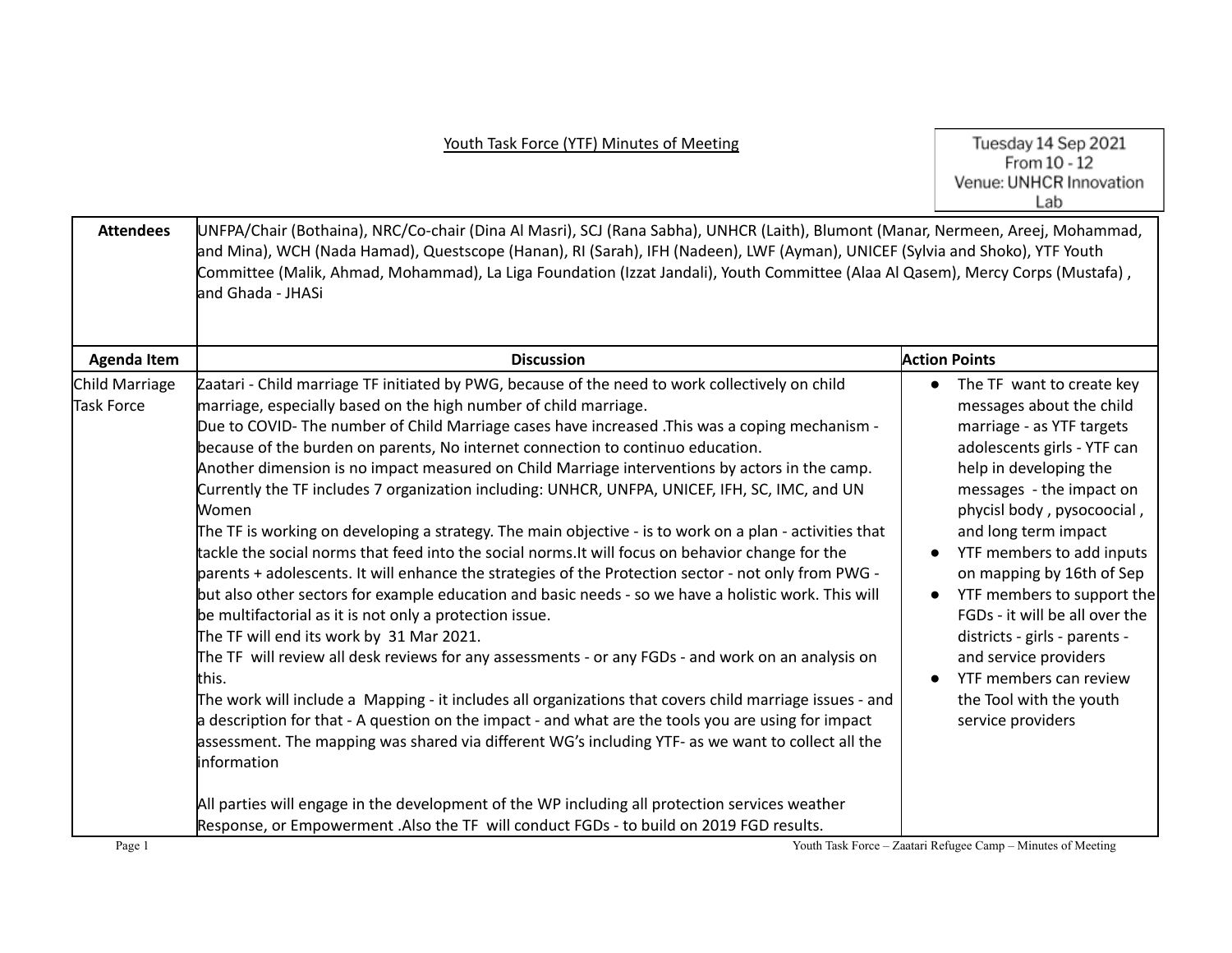|                                       | How can the YTF support?<br>1. The TF want to create key messages about the child marriage - as YTF targets adolescents<br>girls - we can help in developing the messages - the impact on phycisl body, pysocoocial,<br>and long term impact<br>2. YTF members to add inputs on mapping<br>3. YTF members to support the FGDs - it will be all over the districts - girls - parents - and<br>service providers<br>4. YTF members can review the Tool with the youth service providers |                                                                                                                                                                                                                                         |
|---------------------------------------|---------------------------------------------------------------------------------------------------------------------------------------------------------------------------------------------------------------------------------------------------------------------------------------------------------------------------------------------------------------------------------------------------------------------------------------------------------------------------------------|-----------------------------------------------------------------------------------------------------------------------------------------------------------------------------------------------------------------------------------------|
|                                       | Blumont reflected their interest in joining the CM TF. For organizations who want to join can contact<br>Mariam PWG. Noting that the ToR's is.                                                                                                                                                                                                                                                                                                                                        |                                                                                                                                                                                                                                         |
|                                       | Examples of projects to includes in the mapping:<br>1. Child Marriage response - case managers and GBV or child marriage case management<br>2. Support groups - specialized for child marriage<br>3. Awareness raising sessions<br>4. Recreational activities for girls -<br>empowerment and prevention for example Tigers - blumont for adolescents girls<br>5.<br>6. Activities that support life skills for adolescents girls                                                      |                                                                                                                                                                                                                                         |
|                                       | Regular update of the TF will be shared in the CMC meeting + PW                                                                                                                                                                                                                                                                                                                                                                                                                       |                                                                                                                                                                                                                                         |
| <b>Action Points</b><br>from previous | The full Update PPT can be accessed from this link:<br>https://docs.google.com/presentation/d/1tSR0PFsWL5RNr1M9-Cm8Z6Eimy3BMbLv/edit#slide=id.p1 YTF Chair to share an email with                                                                                                                                                                                                                                                                                                     |                                                                                                                                                                                                                                         |
| meeting                               | <b>REF - GIS</b> - 10 Organizations are missing the update.<br>1. Save the children, and UN Women require an official email<br>2. Some organizations did not finalize the update including: IFH, RI, UNICEF - Makani, War Child<br>, and La - Liga<br>3. UNFPA should be added next to QS inputs<br>An overall comment that some functions are not working. This was explained as the update is not                                                                                   | save the children, and UN Women,<br>to confirm the request for REF-GIS<br>Hani/UNHCR to validate<br>organizations that are not active in<br>the camp anymore including: King<br>Salman Center<br>Korean fund and academy<br><b>UFEA</b> |

Page 2 Youth Task Force – Zaatari Refugee Camp – Minutes of Meeting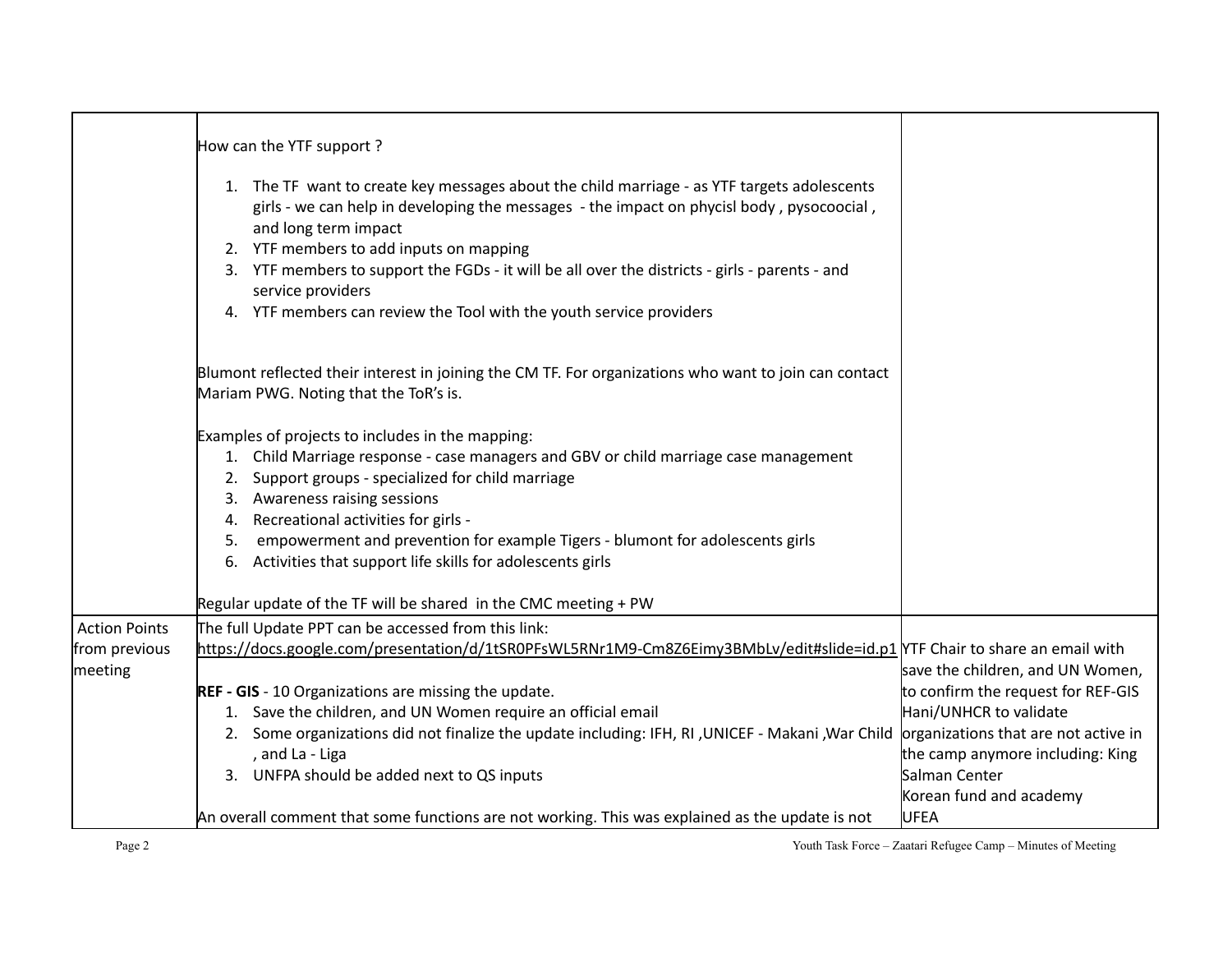|                                                      | finalized yet.<br><b>ADTF</b><br>Due to budget limitation HI will not be able to support a capacity building for YTF members on<br>inclusion. However Laith and Nermeen are following up with the national ADTF to ensure training is<br>provided.                                                                                                                                                                                                                                                                                                                                                                                                                           | NGOs to coordinate with Areej to<br>ensure final update of the info<br>including IFH, RI, UNICEF - Makani<br>War Child, and La - Liga<br>UNFPA to be added with QS inputs.<br>DL - 23rd of September                                                                             |
|------------------------------------------------------|------------------------------------------------------------------------------------------------------------------------------------------------------------------------------------------------------------------------------------------------------------------------------------------------------------------------------------------------------------------------------------------------------------------------------------------------------------------------------------------------------------------------------------------------------------------------------------------------------------------------------------------------------------------------------|----------------------------------------------------------------------------------------------------------------------------------------------------------------------------------------------------------------------------------------------------------------------------------|
|                                                      | <b>IYD 2021</b><br>QS, IFH, SC Blumont led camp wide celebrations to highlight youth power and engagement<br>recommendations for next year:<br>1. Try to get the theme of the day ahead of time as it is issued very late.<br>2. Ensure a budget line on IYD 2021 by YTF members<br>3. Start YTF Collective planning for the day by June to ensure we coordinate a joint activity.                                                                                                                                                                                                                                                                                           |                                                                                                                                                                                                                                                                                  |
| Updates from<br>PWG and the<br>llivelihoods<br>theme | Dina Al Masri/ NRC provided an update from the PWG meeting focusing on Livelihoods. The aim is to<br>learn more of activities on economic empowerment outcomes<br>The PPT can be accessed from this link:<br>https://docs.google.com/presentation/d/13pMJJrotD6y2zwuVwyPT95KwRUu0L1EC/edit?usp=sharin<br>g&ouid=112573353401362941199&rtpof=true&sd=true<br>A note that Hanan/QS will be representing YTF in the PWG and she is the FP.<br>Suggestion from Laith - A study on empowerment programs and their linkage to livelihoods<br>opportunities based on their skills. Review to the SOPs - a percentage of youth graduating<br>from empowerment training - to get IBVs |                                                                                                                                                                                                                                                                                  |
| <i>Initiatives</i>                                   | Youth Committee Alaa Al Qasem - Youth committee<br>The Youth Committee are planning 2 main initiatives:<br>Awareness sessions on diabetes - review with medical backgrounds - preferably to have<br>diabetes monitoring equipment and distribute them in the camp. The group will work via<br>social workers, and conduct home visits<br>Water - work with WASH organizations - OXFAM - ACTED - UNICEF - to work on raising<br>awareness on water consumptions.<br>For the solid waste management initiative, upon the meeting with OXFAM they<br>$\bullet$<br>recommended that its not applicable in the camp context.                                                      | Nermeen/Blumont will<br>$\bullet$<br>coordinate a meeting with<br>the youth committee on<br>Health initiative<br>The youth committee will<br>contact UNHCR to present<br>their Water initiative<br>The youth committee will<br>present a more defined<br>initiative next meeting |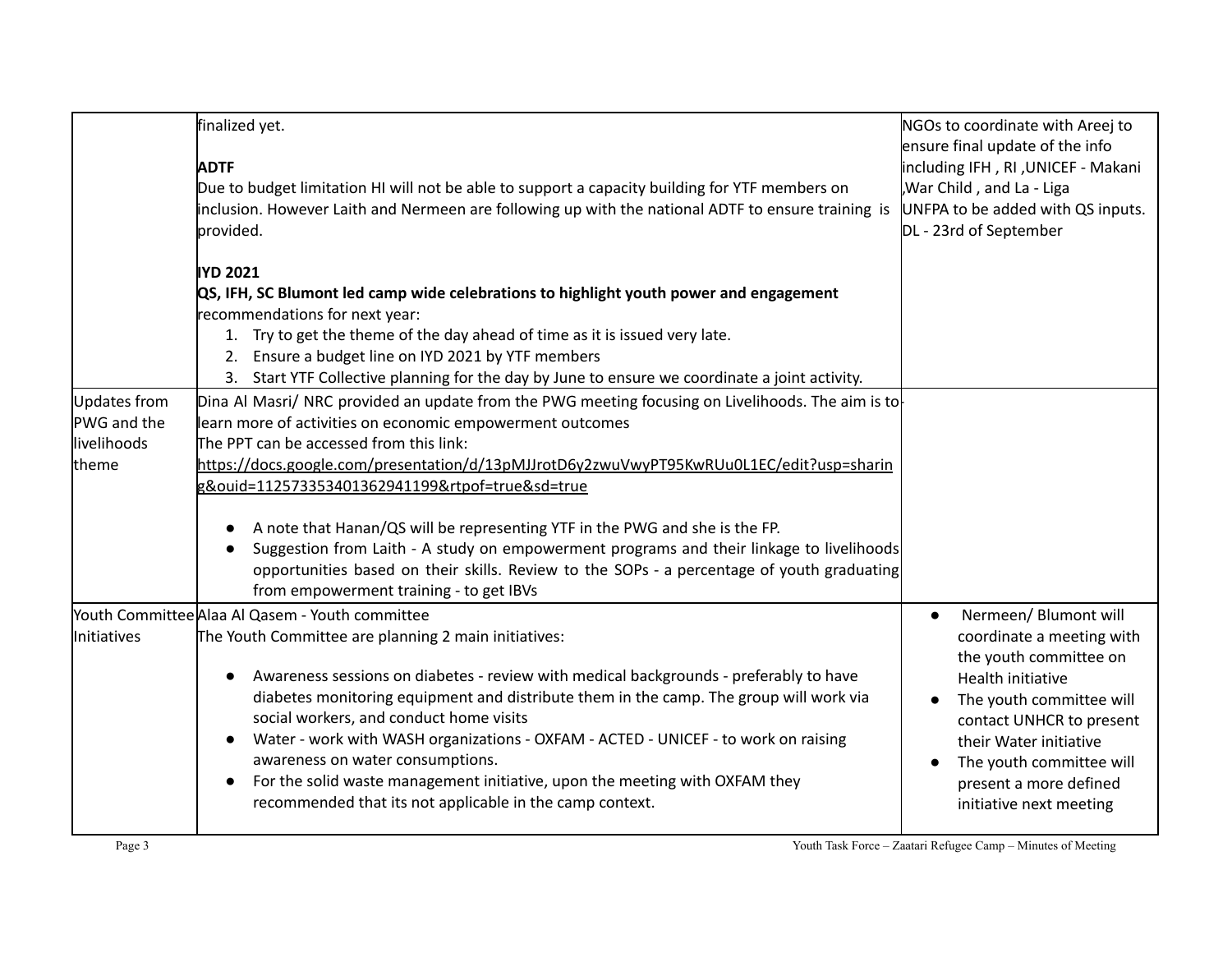|                       | UNHCR and Blumont can support on the health initiative by evaluating it and doing any<br>1.<br>needed connections<br>2. UNICEF will support the water initiative.                                                                                                                                                                                                                                                                                                                                                                        |                                                               |
|-----------------------|------------------------------------------------------------------------------------------------------------------------------------------------------------------------------------------------------------------------------------------------------------------------------------------------------------------------------------------------------------------------------------------------------------------------------------------------------------------------------------------------------------------------------------------|---------------------------------------------------------------|
| Youth                 | Hanan/Questscope presented the idea of the youth advisory group.                                                                                                                                                                                                                                                                                                                                                                                                                                                                         | Hanan, Hani and Sara to review the                            |
| Committee +           | The ppt can be accessed from this link:                                                                                                                                                                                                                                                                                                                                                                                                                                                                                                  | TORs based on the new proposed                                |
| Youth Advisory        | https://docs.google.com/presentation/d/1dggds0TS9FryENo2Uqb-Vg0UQwEgiyQw/edit#slide=id.p1                                                                                                                                                                                                                                                                                                                                                                                                                                                | flow. The TOR to be approved and<br>validated by YTF members. |
|                       | Hanan presented the idea of supporting the youth committee bu a comprehensive capacity building,                                                                                                                                                                                                                                                                                                                                                                                                                                         |                                                               |
|                       | that equips them with tools to better engage with youth related projects in a full program cycle. Also                                                                                                                                                                                                                                                                                                                                                                                                                                   |                                                               |
|                       | identify gaps that youth projects can cover.                                                                                                                                                                                                                                                                                                                                                                                                                                                                                             |                                                               |
|                       | This opportunity will be for youth committee members and be open for other NGOs nominations. Yet                                                                                                                                                                                                                                                                                                                                                                                                                                         |                                                               |
|                       | the discussion focused on ensuring a revision of the TORs of the youth committee to ensure there is                                                                                                                                                                                                                                                                                                                                                                                                                                      |                                                               |
|                       | a clear approved process for selecting youth.                                                                                                                                                                                                                                                                                                                                                                                                                                                                                            |                                                               |
|                       | The youth committee will remain under the YTF however QS can provide logistical and technical<br>support                                                                                                                                                                                                                                                                                                                                                                                                                                 |                                                               |
|                       | <b>Discussion Points:</b>                                                                                                                                                                                                                                                                                                                                                                                                                                                                                                                |                                                               |
|                       | Ala Qasem - This can be a great opportunity to share youth committee voices, and have more<br>support to conduct field visits to youth spaces and centers in the camps and provide<br>recommendations. We can amplify our recommendations via the YTF platform.<br>Dr. Ghada - JHAS suggested to have thematic focus for example a month that focuses on<br>$\bullet$<br>youth and SRHR to ensure the youth committee work is multisectorial<br>Laith emphasised more engagement with CMWG and utilize the platform as well<br>$\bullet$ |                                                               |
| <b>YTF Newsletter</b> | The overall agreement on the development process for the YTF Newsletter is to be led by the youth Hanan, Nadine and Mustafa to                                                                                                                                                                                                                                                                                                                                                                                                           |                                                               |
|                       | committee members to compile stories                                                                                                                                                                                                                                                                                                                                                                                                                                                                                                     | coordinate a meeting with the youth                           |
|                       | A call for YTF members to help support the youth committee members in the process, collecting committee to kick off the process of                                                                                                                                                                                                                                                                                                                                                                                                       |                                                               |
|                       | stories, photography and design was requested. IFH, QS, and MC volunteered to support.                                                                                                                                                                                                                                                                                                                                                                                                                                                   | working on the newsletter                                     |